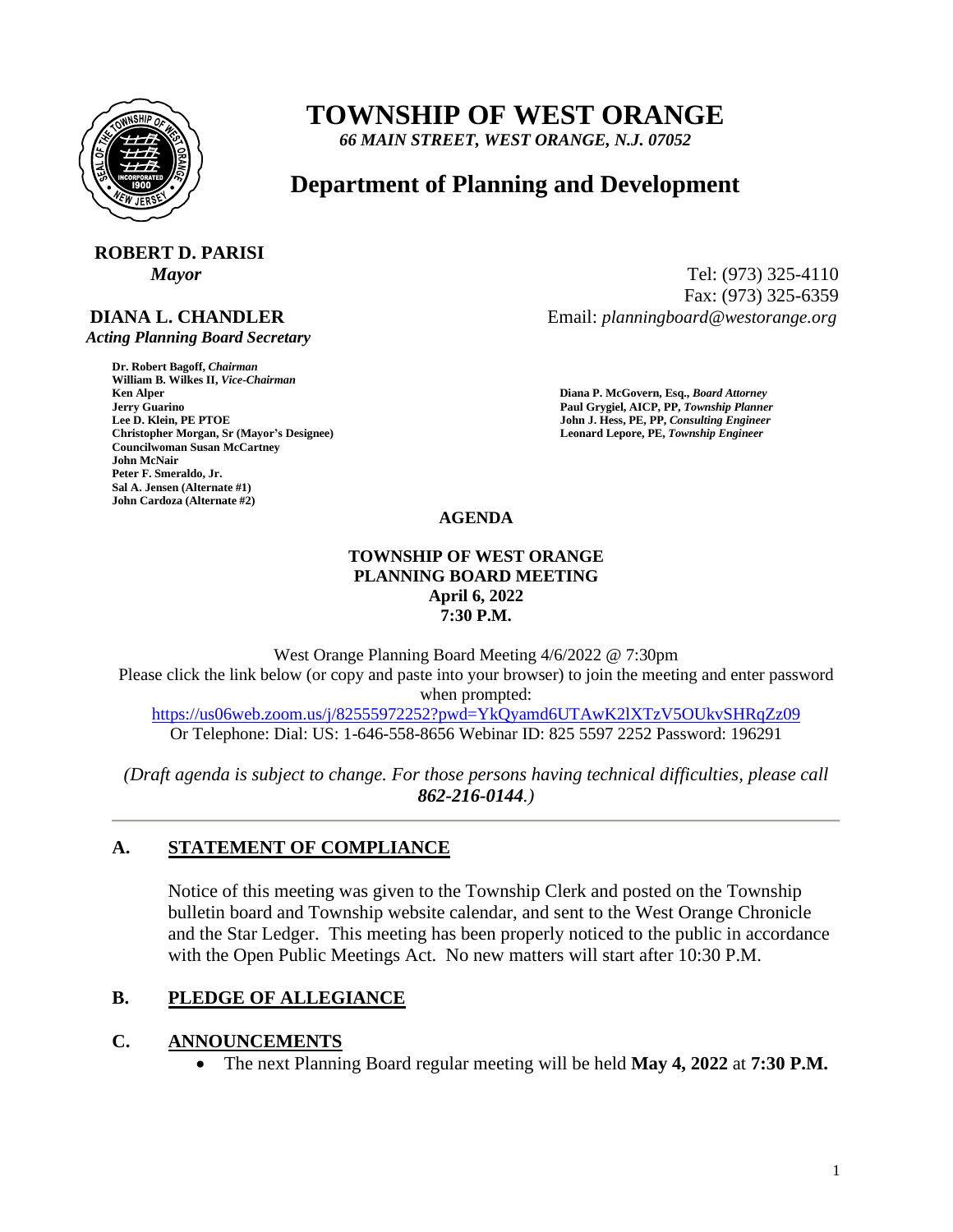## **D. ROLL CALL**

### **E. MINUTES & RESOLUTION**

- [WO PB 3-2-2022 Minutes](https://www.westorange.org/DocumentCenter/View/9435/3-2-2022-WO-PB-Final-Minutes)
- [PB-21-10-Altera 769 Northfield Avenue---Resolution](https://www.westorange.org/DocumentCenter/View/9447/PB-21-10-Altera-769-769-Northfield-Avenue---Resolution)

#### **F. SWEARING IN**

- The Township Professionals sworn in.
- Mr. John Cardoza, sworn in as Planning Board Alternate #2 Member.

#### **G. APPLICATIONS/ORDINANCE REVIEW**

#### - **PRESENTATION BY HISTORIC PRESERVATION COMMISSION: Mr. Brian Feeney (Chair), Marty Feitlowitz (Vice Chair)**

- [George V. Hecker Carriage House, 36 Ridge Road \(Block 80.05/Lot 40.02\)](https://www.westorange.org/DocumentCenter/View/8692/20054-George-V-Hecker-Carriage-House-Township-of-West-Orange-Landmark-Designation-Report_FINAL)
- [WO PB 10-6-2021](https://www.westorange.org/DocumentCenter/View/9371/WO-PB-10-6-2021-Minutes-Adopted) Adopted Minutes

# - **PB 22-01/Pleasantdale Chateau (757 Eagle Rock Avenue)**

## **Block: 177.12; Lot: 60; Zone: Historic Landmark**

Seeking variances in regard to development of a new indoor Conservatory event space and surrounding courtyards to take the place of the outdoor temporary tent previously used.

[1190916.Site Plan Set Revised 2022-02-28.pdf](https://westorange365-my.sharepoint.com/:b:/g/personal/mgarcia_westorange_org/EXt7Qp1_g5RMthbyDfGRT5EBOuyWVsJvR8hcvdqv7gLsEQ?e=K3fVV9)

[1.2 -Planning Board Application.pdf](https://westorange365-my.sharepoint.com/:b:/g/personal/mgarcia_westorange_org/EQ0nbILkHExFn12fUmxcH8YBlBKhNnZwB4-qlpb1b146UQ?e=ZNvXv0)

[1.4 -Photograph Attachments.pdf](https://westorange365-my.sharepoint.com/:b:/g/personal/mgarcia_westorange_org/EcDV7oBbHihHrnlYYpBv3m8BTin98gyzD98qe8f-f2uNeQ?e=xDBsJC)

[1.7.pdf](https://westorange365-my.sharepoint.com/:b:/g/personal/mgarcia_westorange_org/EWNek2pq_6JLgyTr1DSIe1oBZHokBh5xZsQyT5kfB0Wj-Q?e=XUtoYj)

[Architectural-010422.pdf](https://westorange365-my.sharepoint.com/:b:/g/personal/mgarcia_westorange_org/ETOevc5rIghFliiS0-U7KjgBILRcbjPU113S9oG1hqnzWg?e=NoiwEQ)

1.1 [Cover-Letter0001](https://www.westorange.org/DocumentCenter/View/9407/11--Cover-Letter0001)

[1.3--Site-Plan-Application-Attachments](https://www.westorange.org/DocumentCenter/View/9408/13--Site-Plan-Application-Attachments)

[1.5--Tax-Certification](https://www.westorange.org/DocumentCenter/View/9409/15--Tax-Certification)

[1.6--Certified-Property-Owners-List](https://www.westorange.org/DocumentCenter/View/9410/16--Certified-Property-Owners-List)

[1.7a-ZB-26360001](https://www.westorange.org/DocumentCenter/View/9411/17a-ZB-26360001)

[1.7b-ZB-84-240001](https://www.westorange.org/DocumentCenter/View/9412/17b-ZB-84-240001)

[1.7c-PB-95-150001](https://www.westorange.org/DocumentCenter/View/9413/17c-PB-95-150001)

[1.7d-PB-95-150001](https://www.westorange.org/DocumentCenter/View/9414/17d-PB-95-150001)

[1.7e-PB-96-060001](https://www.westorange.org/DocumentCenter/View/9415/17e-PB-96-060001)

[1.7f-PB-96-060001](https://www.westorange.org/DocumentCenter/View/9416/17f-PB-96-060001)

[1.7g-PB-97-040001](https://www.westorange.org/DocumentCenter/View/9417/17g-PB-97-040001)

[1.7h-ZB-97-030001](https://www.westorange.org/DocumentCenter/View/9418/17h-ZB-97-030001)

[1.7i-PB-03-160001](https://www.westorange.org/DocumentCenter/View/9419/17i-PB-03-160001)

[1190916 Site-Plan-Set-Revised-2022-02-28](https://www.westorange.org/DocumentCenter/View/9420/1190916Site-Plan-Set-Revised-2022-02-28)

[Application Page 2 Correction of Zone \(Dated 3-15-2022\)](https://www.westorange.org/DocumentCenter/View/9446/Application-Page-2-Corrected-Zone-031522)

[SPRAB report PB 22-01 Pleasantdale Chateau](https://www.westorange.org/DocumentCenter/View/9465/SPRAB-report-PB-22-01---Pleasantdale-Chateau)

[Planning Director Memo Dated March 23, 2022](https://www.westorange.org/DocumentCenter/View/9471/Planning-Director-Memo-Dated---March-23-2022)

[CME Associates---Review#1-Dated April 1, 2022](https://www.westorange.org/DocumentCenter/View/9515/CME-Associates---Review-1-Dated-April-1-2022)